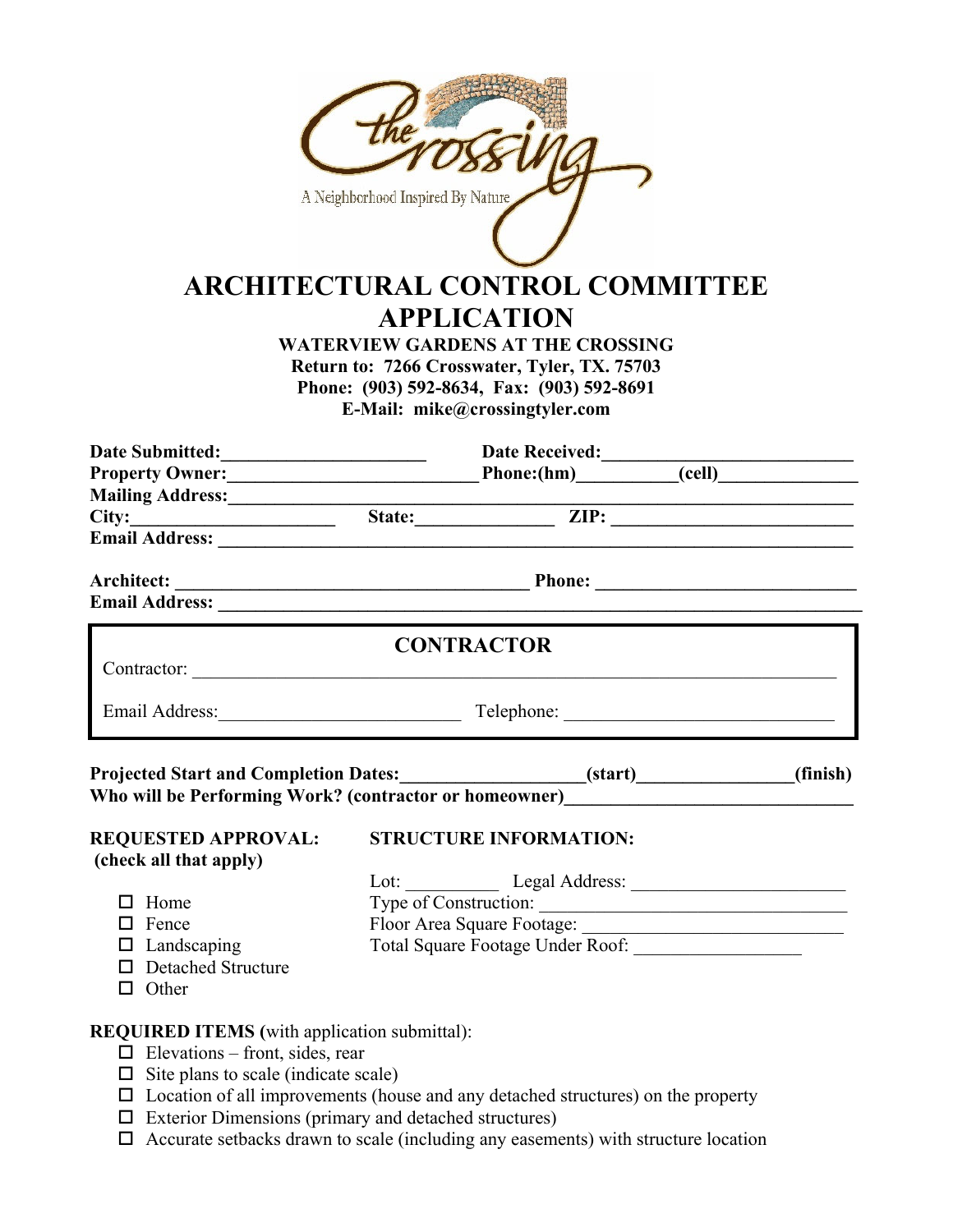- $\square$  Distances between structures (if any detached structures)
- $\square$  Location of improvements such as porches, decks, garages, driveways, pool or spa, etc...
- $\Box$  Fence type, height, and location on property
- $\Box$  Exterior color scheme (type of facade, accents, roofing material)
- $\Box$  Drainage plan for the lot if changes in grade or other conditions adversely affecting drainage are anticipated (generally, approval will be denied if adjoining properties are adversely affected by changes in drainage)
- $\Box$  Landscape site plan (can be submitted at a later date with an additional fee)

## **PLEASE CHECK ALL APPLICABLE ITEMS**

#### **FENCING: (REFER TO SECTION 4.02) ALL FENCE APPLICATIONS MUST BE SUBMITTED WITH A LOT SURVEY (OR PLAT DRAWING) WHICH IDENTIFIES THE FENCING LOCATION AND DIMENSIONS.**

FENCING TYPE (ex. Ornamental iron, stone, brick etc.): COLOR/FINISH: HEIGHT: COLUMNS MATERIALS (ROCK,BRICK, WROUGHT IRON, ETC.IF ANY) Number of Gates: \_\_\_\_\_\_\_\_\_ (Indicate on Lot Survey)

*Please also remember the "finished" side of the fence must face out!* 

## **HOME ADDITIONS, EXTENSIONS OR RECREATIONAL USES: CHECK ALL THAT APPLY: OSTORAGE SHED** HOUSE ADDITION **CHANGES IN HOUSE ELEVATION** PATIO/PORCH OR DECK □POOL OR SPA LANDSCAPING STRUCTURE PLAY EQUIPMENT  $\Box$  OTHER: (PLEASE DESCRIBE)

 *ALL ITEMS LISTED ABOVE MUST BE SUBMITTED WITH A DETAILED PLAN AND SPECIFICATION OF EACH ITEM. PLANS SHOULD INCLUDE A DETAILED ELEVATION AND PLAN VIEW OF THE STRUCTURE. SPECIFICATIONS SHALL INCLUDE ALL COLOR SELECTIONS AND BUILDING MATERIALS TO BE USED. ALL ITEMS MUST BE SUBMITTED WITH A COPY OF THE LOT SURVEY AND ALL STRUCTURE LOCATIONS MUST BE IDENTIFIED ON THE SURVEY. PHOTOGRAPHS OR CATALOG PICTURES ARE ALSO HELPFUL FOR REVIEW.* 

**Notes to the Applicant:** 

- **1. Homeowner(s) is responsible for obtaining all necessary permits**
- **2. I understand that no construction activity shall take place prior to the approval of the ACC. The ACC will take a minimum of eight (8) days and a maximum of thirty (30) days to approve the project. If alterations are made prior to approval I may be required to return the property to its former condition at my own expense if this application is not approved wholly or in part, and that I may be required to pay all legal expenses incurred if legal action becomes necessary.**
- **3. I understand that members of the Architectural Control Committee are permitted to enter on my property to make reasonable inspection of proposed construction locations.**
- **4. It is understood that I am aware of the Covenants, Conditions and Restrictions and Architectural Controls for WATERVIEW GARDENS AT THE CROSSING with regard to the review process.**